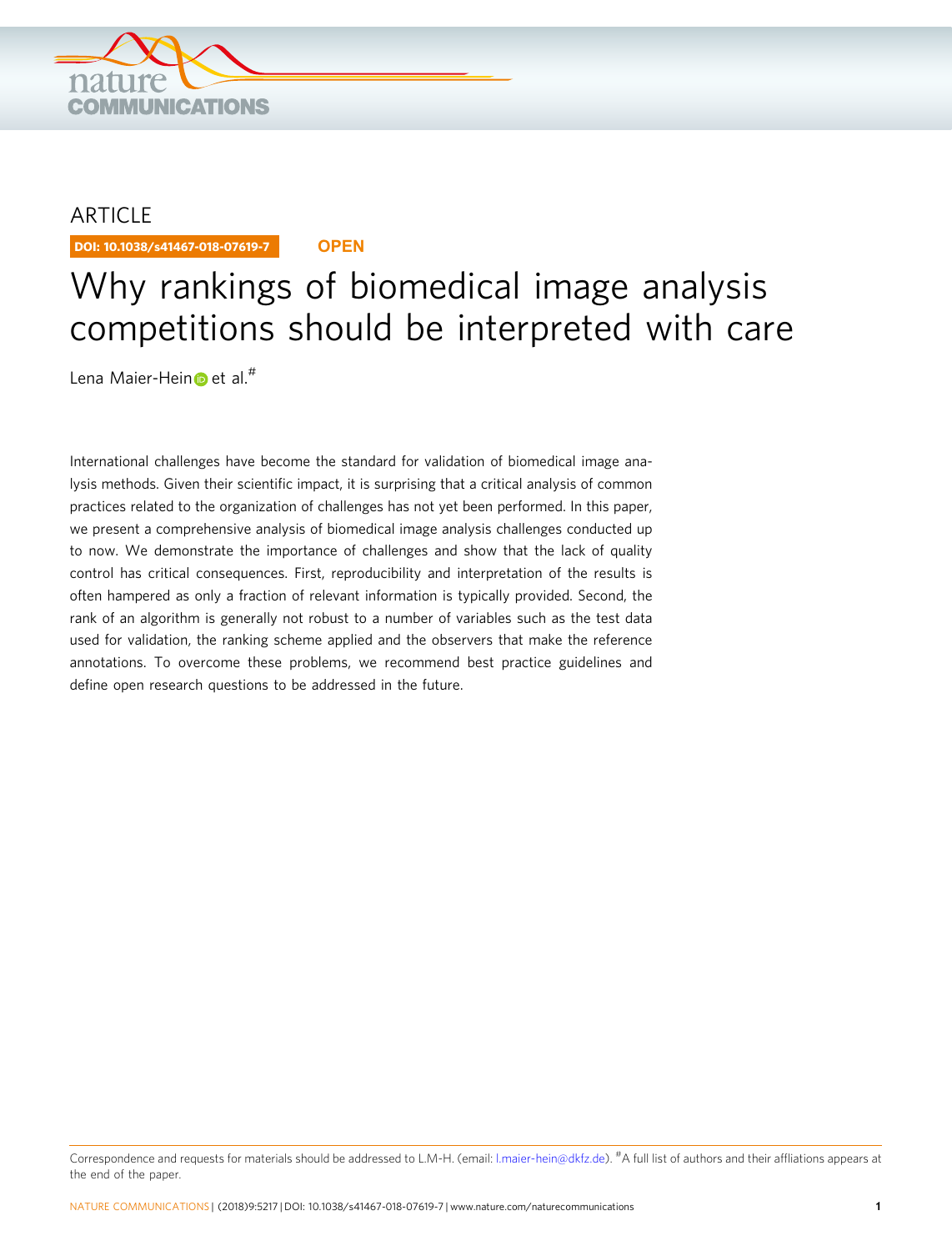iomedical image analysis has become a major research field in biomedical research, with thousands of papers published on various image analysis topics including segmentation, registration, visualization, quantification, object tracking, and detection<sup>1,[2](#page-10-0)</sup>. For a long time, validation and evaluation of new methods were based on the authors' personal data sets, rendering fair and direct comparison of the solutions impossible<sup>[3](#page-10-0)</sup>. The first known efforts to address this problem date back to the late 90  $s<sup>4</sup>$ , when Jay West, J Michael Fitzpatrick and colleagues performed an international comparative evaluation on intermodality brain image registration techniques. To ensure a fair comparison of the algorithms, the participants of the study had no knowledge of the gold standard results until after their results had been submitted. A few years later, the ImageCLEF $5,6$  evaluation campaign introduced a challenge on medical image retrieval<sup>7</sup>, based on experiences in the text retrieval domain where systematic evaluation had been performed since the  $1960s<sup>8</sup>$  $1960s<sup>8</sup>$  $1960s<sup>8</sup>$ . About one decade ago, a broader interest in biomedical challenge organization arose with the first grand challenge that was organized in the scope of the international conference on Medical Image Computing and Computer Assisted Intervention (MICCAI) 2007<sup>[9](#page-10-0)</sup>. Over time, research practice began to change, and the number of challenges organized annually has been increasing steadily (Fig. [1](#page-2-0)a), with currently about 28 biomedical image analysis challenges with a mean of 4 tasks conducted annually. Today, biomedical image analysis challenges are often published in prestigious journals (e.g $9-44$  $9-44$  $9-44$ .) and receive a huge amount of attention with hundreds of citations and thousands of views. Awarding the winner with a significant amount of prize money (up to  $E1$ million on platforms like Kaggle $45$ ) is also becoming increasingly common.

This development was a great step forward, yet the increasing scientific impact $46,47$  of challenges now puts huge responsibility on the shoulders of the challenge hosts that take care of the organization and design of such competitions. The performance of an algorithm on challenge data is essential, not only for the acceptance of a paper and its impact on the community, but also for the individuals' scientific careers, and the potential that algorithms can be translated into clinical practice. Given that this is so important, it is surprising that no commonly respected quality control processes for biomedical challenge design exist to date. Similar problems exist in other research communities, such as computer vision and machine learning.

In this paper, we present the first comprehensive evaluation of biomedical image analysis challenges based on 150 challenges conducted up until the end of 2016. It demonstrates the crucial nature of challenges for the field of biomedical image analysis, but also reveals major problems to be addressed: Reproduction, adequate interpretation, and cross-comparison of results are not possible in the majority of challenges, as only a fraction of the relevant information is reported and challenge design (e.g. a choice of metrics and methods for rank computation) is highly heterogeneous. Furthermore, the rank of an algorithm in a challenge is sensitive to a number of design choices, including the test data sets used for validation, the observer(s) who annotated the data and the metrics chosen for performance assessment, as well as the methods used for aggregating values.

### Results

150 biomedical image analysis challenges. Up until the end of 2016, 150 biomedical image analysis challenges that met our inclusion criteria (see Methods and Supplementary Table 1) were conducted with a total of 549 different image analysis tasks (see Fig. [1\)](#page-2-0). 57% of these challenges (75% of all tasks) published their results in journals or conference proceedings. The information

used in this paper from the remaining challenges was acquired from websites. Most tasks were related to segmentation (70%) and classification (10%) and were organized within the context of the MICCAI conference (50%), and the IEEE International Symposium on Biomedical Imaging (ISBI) (following at 34%). The majority of the tasks dealt with 3D (including  $3D + t$ ) data (84%), and the most commonly applied imaging techniques were magnetic resonance imaging (MRI) (62%), computed tomography (CT) (40%) and microscopy (12%). The percentage of tasks that used in vivo, in silico, ex vivo, in vitro, post mortem, and phantom data was 85, 4, 3, 2, 2, and 1%, respectively (9%: N/ A; 3%: combination of multiple types). The in vivo data was acquired from patients in clinical routine (60%), from patients under controlled conditions (9%), from animals (8%), from healthy human subjects (5%), or from humans under unknown (i.e. not reported) conditions (32%). While training data is typically provided by the challenge organizers (85% of all tasks), the number of training cases varies significantly across the tasks (median: 15; interquartile range (IQR): (7, 30); min: 1, max: 32,468). As with the training cases, the number of test cases varies across the tasks (median: 20; IQR: (12, 33); min: 1, max: 30,804). The median ratio of training cases to test cases was 0.75. The test data used differs considerably from the training data, not only in quantity but also in quality. For 73% of all tasks with human or hybrid reference generation, multiple observers have annotated the reference data. In these cases, an image was annotated by a median of 3 (IQR: (3, 4), max: 9) observers.

Half of the relevant information is not reported. We identified the relevant parameters that characterize a biomedical challenge following an ontological approach (see Methods). This yielded a total of 53 parameters corresponding to the categories challenge organization, participation conditions, mission of the challenge, study conditions, challenge data sets, assessment method, and challenge outcome (see Table [1\)](#page-3-0). A biomedical challenge task reported a median of 62% (IQR: (51, 72%); min: 21%, max: 92%) of these parameters. 6% of the parameters were reported for all tasks and 43% of all parameters were reported for <50% of all tasks. The list of parameters which are generally not reported includes some that are crucial for interpretation of results. For example, 8% of all tasks providing an aggregated ranking across multiple metrics did not report the rank aggregation method they used (i.e. the method according to which the winner has been determined). Eighty five percent of the tasks did not give instructions on whether training data provided by challenge organizers may have been supplemented by other publicly available or private data, although the training data used is key to the success of any machine learning algorithm (see e.g $48$ .). In 66% of all tasks, there was no description on how the reference (i.e. gold standard) annotation was performed although the quality of annotation in the field of biomedical image analysis varies dependent on the user $49$ . Forty five percent of tasks with multiple annotators did not describe how the annotations were aggregated. Also, the level of expertize of the observers that annotated the reference data was often (19%) not described. When analyzing the parameter coverage for different years, algorithm categories, publication venues, and platforms (see Supplementary Note 1), one main observation was that those challenges that were only represented on websites showed a substantial difference in quality of reporting when compared to those published in a journal or in conference proceedings. The supplementary material further shows how the reporting of individual parameters evolves over time.

Large variability in challenge design. In total, 97 different metrics have been used for performance assessment (three on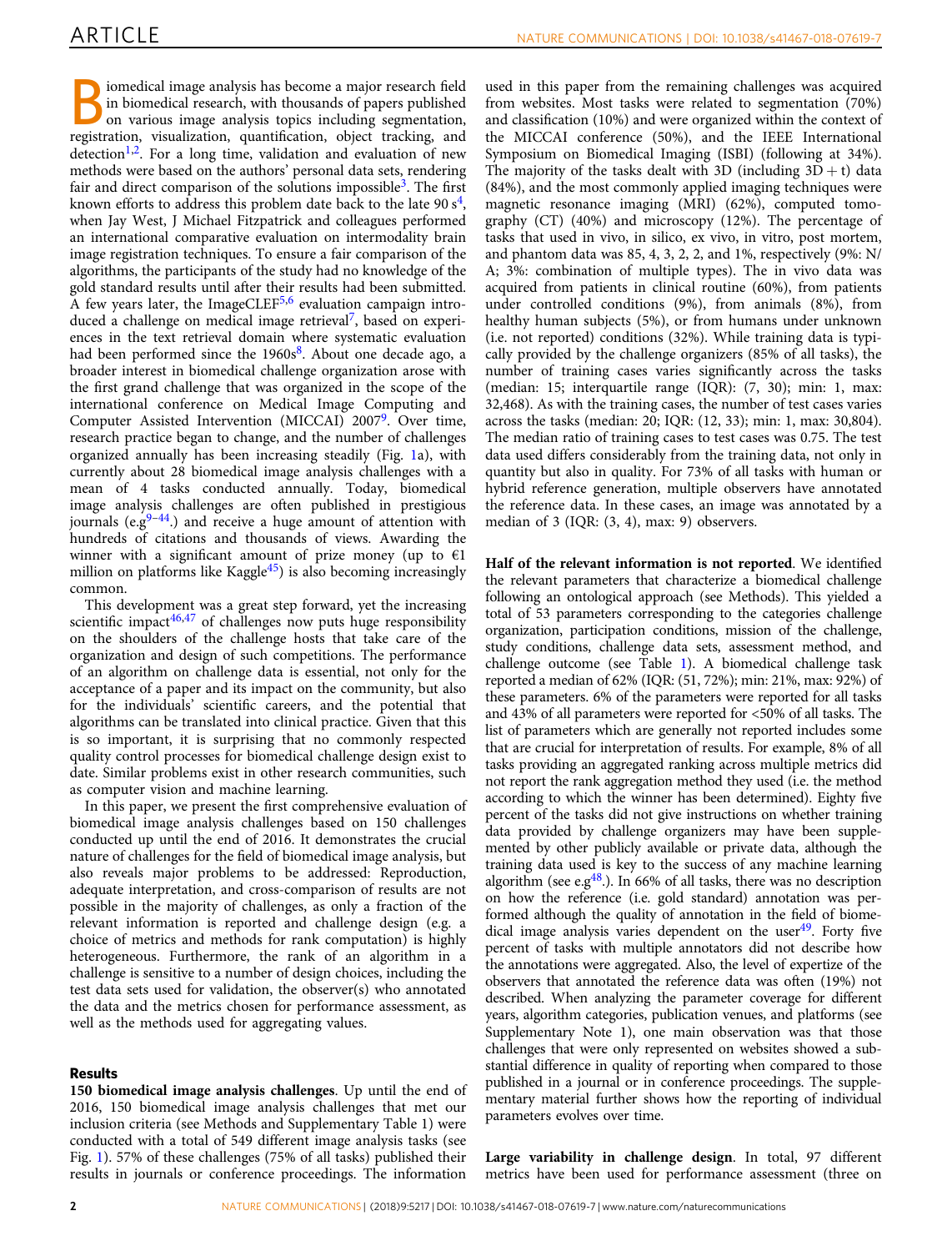<span id="page-2-0"></span>

Fig. 1 Overview of biomedical image analysis challenges. a Number of competitions (challenges and tasks) organized per year, b fields of application, c algorithm categories assessed in the challenges, d imaging techniques applied, e number of training and test cases used, f most commonly applied metrics for performance assessment used in at least 5 tasks, and g platforms (e.g. conferences) used to organize the challenges for the years 2008, 2012, and 2016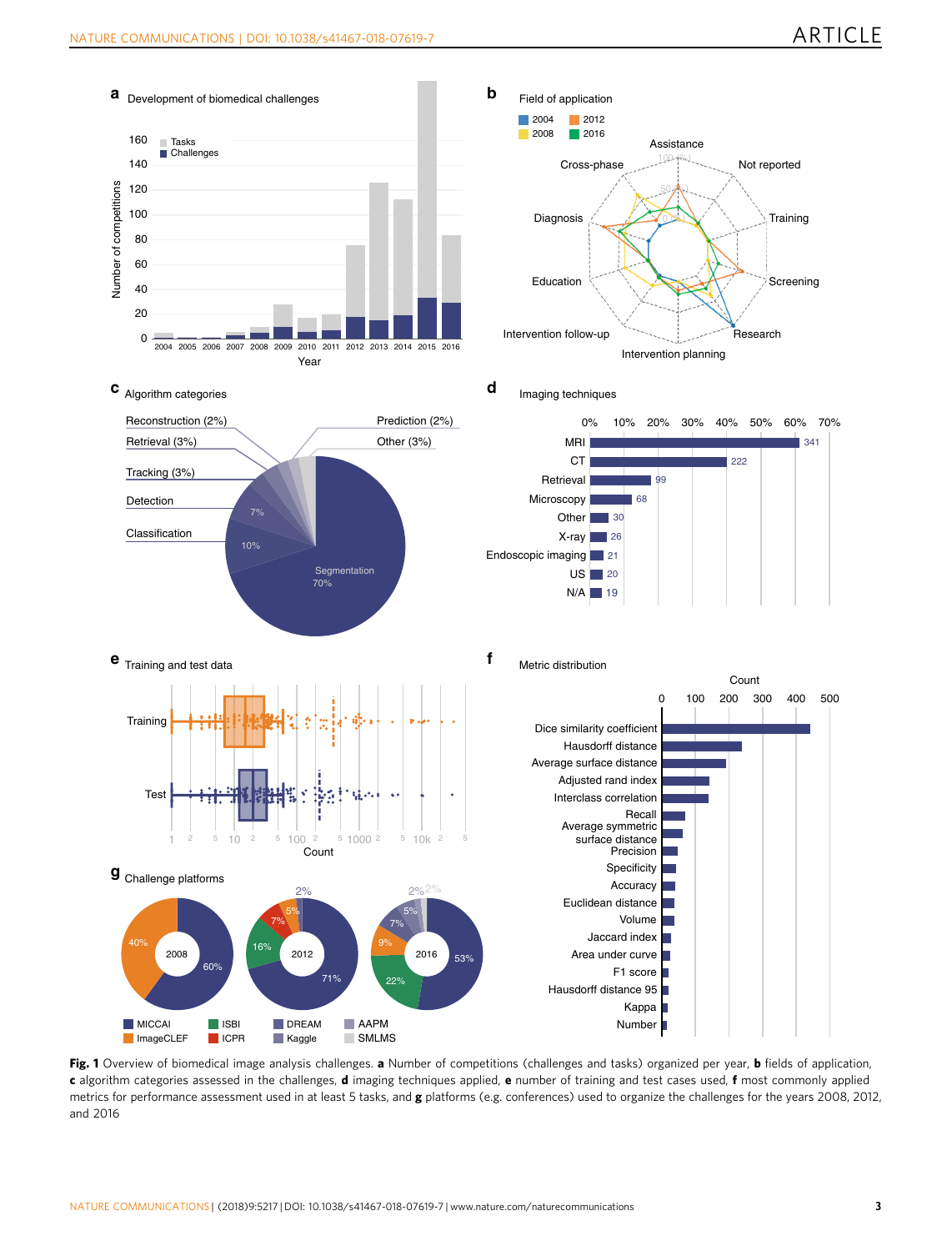### <span id="page-3-0"></span>Table 1 List of parameters that characterize a challenge

| <b>Parameter name</b>                                   | Coverage (%) | <b>Parameter name</b>                                            | Coverage (%) |
|---------------------------------------------------------|--------------|------------------------------------------------------------------|--------------|
| Challenge name <sup>a</sup>                             | 100          | Operator(s)                                                      | 7            |
| Challenge website <sup>a</sup>                          | 99           | Category of training data generation method <sup>a</sup>         | 18           |
| Organizing institutions and contact person <sup>a</sup> | 97           | Category of training data generation method <sup>a</sup>         | 18           |
| Life cycle type <sup>a</sup>                            | 100          | Number of training cases <sup>a</sup>                            | 89           |
| Challenge venue or platform                             | 99           | Characteristics of training cases <sup>a</sup>                   | 89           |
| Challenge schedule <sup>a</sup>                         | 81           | Annotation policy for training cases <sup>a</sup>                | 79           |
| Ethical approval <sup>a</sup>                           | 32           | Annotator(s) of training cases <sup>a</sup>                      | 34           |
| Data usage agreement                                    | 60           | Annotation aggregation method(s) for training cases <sup>a</sup> | 81           |
| Interaction level policy <sup>a</sup>                   | 62           | Category of test data generation method <sup>a</sup>             | 30           |
| Organizer participation policy <sup>a</sup>             | 6            | Number of test cases <sup>a</sup>                                | 87           |
| Training data policy <sup>a</sup>                       | 16           | Characteristics of test cases <sup>a</sup>                       | 77           |
| Pre-evaluation method                                   | 5.           | Annotation policy for test cases <sup>a</sup>                    | 77           |
| Evaluation software                                     | 26           | Annotator(s) of test cases <sup>a</sup>                          | 34           |
| Submission format <sup>a</sup>                          | 91           | Annotation aggregation method(s) for test cases <sup>a</sup>     | 78           |
| Submission instructions                                 | 91           | Data pre-processing method(s)                                    | 34           |
| Field(s) of application <sup>a</sup>                    | 97           | Potential sources of reference errors                            | 24           |
| Task category(ies) <sup>a</sup>                         | 100          | Metric $(s)^a$                                                   | 28           |
| Target cohort <sup>a</sup>                              | 65           | Justification of metrics <sup>a</sup>                            | 96           |
| Algorithm target(s) <sup>a</sup>                        | 99           | Rank computation method <sup>a</sup>                             | 23           |
| Data origin <sup>a</sup>                                | 98           | Interaction level handling <sup>a</sup>                          | 36           |
| Assessment $aim(s)a$                                    | 38           | Missing data handling <sup>a</sup>                               | 44           |
| Study cohort <sup>a</sup>                               | 88           | Uncertainty handling <sup>a</sup>                                | 18           |
| Context information <sup>a</sup>                        | 35           | Statistical test(s) <sup>a</sup>                                 | 7            |
| $Center(s)^a$                                           | 44           | Information on participants                                      | 6            |
| Imaging modality(ies) <sup>a</sup>                      | 99           | Results                                                          | 88           |
| Acquisition device(s)                                   | 25           | Report document                                                  | 87           |
| Acquisition protocol(s)                                 | 72           |                                                                  |              |

definitions can be found in Supplementary Table 2.

average per task). Metric design is very heterogeneous, particularly across comparable challenges, and justification for a particular metric is typically (77%) not provided. Roughly half of all metrics (51%) were only applied on a single task. Even in the main field of medical image segmentation, 34% of the 38 different metrics used were only applied once. The fact that different names may sometimes refer to the same metric was compensated for in these computations. Thirty nine percent of all tasks provided a final ranking of the participants and thus determined a challenge winner. Fifty seven percent of all tasks that provide a ranking do so on the basis of a single metric. In this case, either metric-based (aggregate, then rank; 76%) or case-based (rank per case, then aggregate; 1%) is typically performed (see Methods and Supplementary Discussion). Overall, 10 different methods for aParameters used for structured challenge submission for the MICCAI 2018 challenges

Minor changes in metrics may make the last the first. Besides the Dice Similarity Coefficient  $(DSC)^{50}$ , which was used in 92% of all 383 segmentation tasks (2015: 100%), the Hausdorff Distance  $(HD)^{51,52}$  is the most commonly applied metric in segmentation tasks (47%). It was used either in its original formulation (42%) or as the 95% variant (HD95) (5%) (38%/8% in the 2015 segmentation challenges). We determined a single-metric ranking based on both versions for all 2015 segmentation challenges and found radical differences in the rankings as shown in Fig. [2a](#page-4-0)). In one case, the worst-performing algorithm according to the HD (10th place) was ranked first in a ranking based on the HD95.

determining the final rank (last step in computation) of an

algorithm based on multiple metrics were applied.

Different aggregation methods produce different winners. One central result of most challenges is the final ranking they produce. Winners are considered state of the art and novel contributions are then benchmarked according to them. The significant design choices related to the ranking scheme based on one or multiple metric(s) are as follows: whether to perform metric-based (aggregate, then rank) or case-based (rank, then aggregate) and whether to take the mean or the median. Statistical analysis with Kendall's tau (rank correlation coefficient $53$ ) using all segmentation challenges conducted in 2015 revealed that the test case aggregation method has a substantial effect on the final ranking, as shown in Fig. [2b](#page-4-0), c). In some cases, almost all teams change their ranking position when the aggregation method is changed. According to bootstrapping experiments (Figs. [3](#page-5-0) and [4\)](#page-5-0), singlemetric rankings are statistically highly significantly more robust when (1) the mean rather than the median is used for aggregation and (2) the ranking is performed after the aggregation.

Different annotators produce different winners. In most segmentation tasks (62%), it remains unclear how many observers annotated the reference data. Statistical analysis of the 2015 segmentation challenges, however, revealed that different observers may produce substantially different rankings, as illustrated in Fig. [2](#page-4-0)d. In experiments performed with all 2015 segmentation challenges that had used multiple observers for annotation (three tasks with two observers, one with five observers), different observers produced different rankings in 15, 46, and 62% of the 13 pairwise comparisons between observers, when using a singlemetric ranking with mean aggregation based on the DSC, HD, and HD95, respectively. In these cases, the ranges of Kendall's tau were [0.78, 1], [−0.02, 1], and [0.07, 1], respectively.

Removing one test case can change the winner. Ideally, a challenge ranking should reflect the algorithms' performances for a task and thus be independent of the specific data sets used for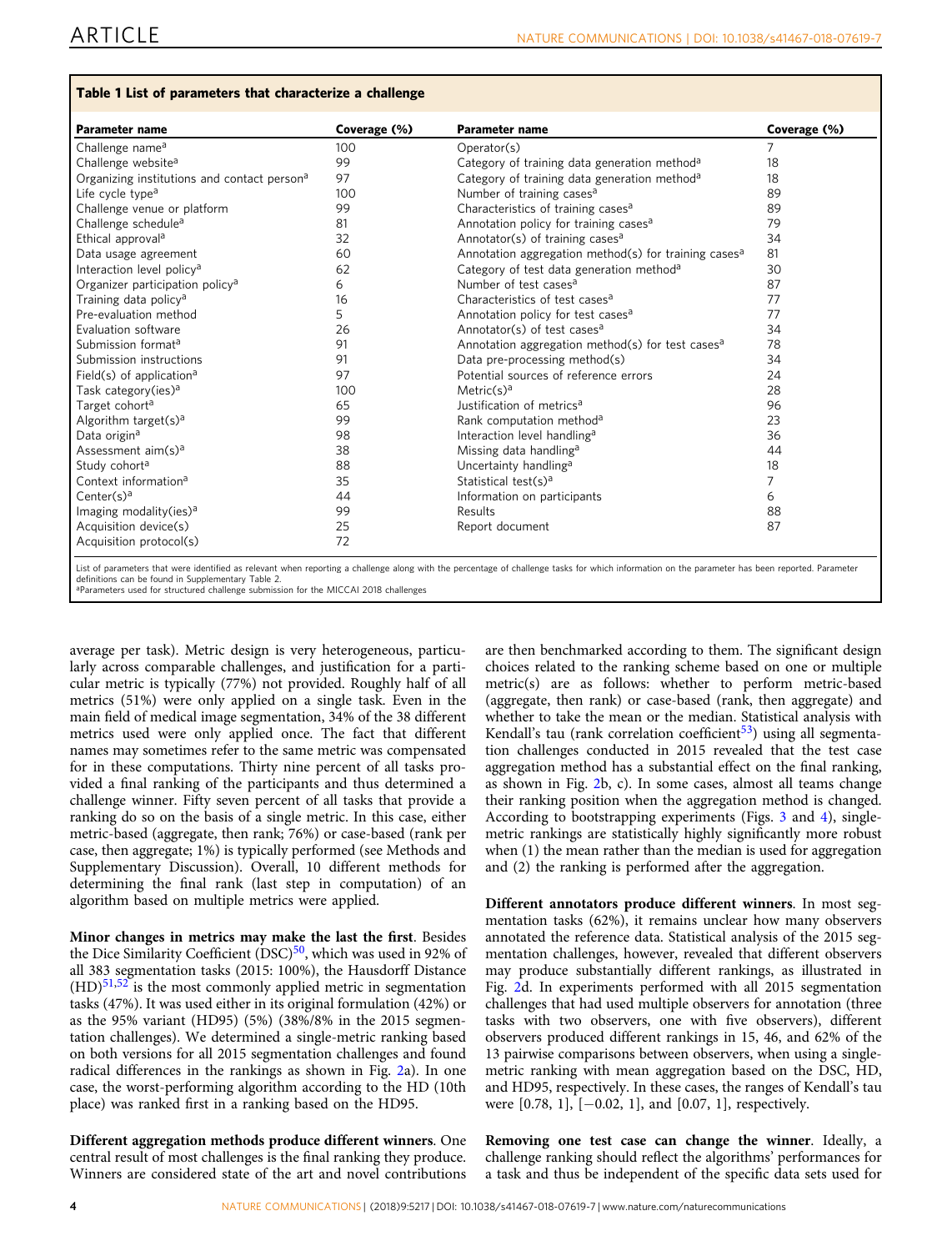<span id="page-4-0"></span>

Fig. 2 Robustness of rankings with respect to several challenge design choices. One data point corresponds to one segmentation task organized in 2015  $(n = 56)$ . The center line in the boxplots shows the median, the lower, and upper border of the box represent the first and third quartile. The whiskers extend to the lowest value still within 1.5 interquartile range (IQR) of the first quartile, and the highest value still within 1.5 IQR of the third quartile. a Ranking (metric-based) with the standard Hausdorff Distance (HD) vs. its 95% variant (HD95). b Mean vs. median in metric-based ranking based on the HD. c Case-based (rank per case, then aggregate with mean) vs. metric-based (aggregate with mean, then rank) ranking in single-metric ranking based on the HD. **d** Metric values per algorithm and rankings for reference annotations performed by two different observers. In the box plots (a-c), descriptive statistics for Kendall's tau, which quantifies differences between rankings (1: identical ranking; −1: inverse ranking), is shown. Key examples (red circles) illustrate that slight changes in challenge design may lead to the worst algorithm (A<sub>i</sub>: Algorithm i) becoming the winner (a) or to almost all teams changing their ranking position (d). Even for relatively high values of Kendall's tau (b: tau = 0.74; c: tau = 0.85), critical changes in the ranking may occur

validation. However, a re-evaluation of all segmentation challenges conducted in 2015 revealed that rankings are highly sensitive to the test data applied (Fig. [4\)](#page-5-0). According to bootstrapping experiments with the most commonly applied segmentation metrics, the first rank is stable (the winner stays the winner) for 21, 11, and 9% of the tasks when generating a ranking based on the DSC, the HD or the 95% variant of the HD, respectively. For the most frequently used metric (DSC; 100% of all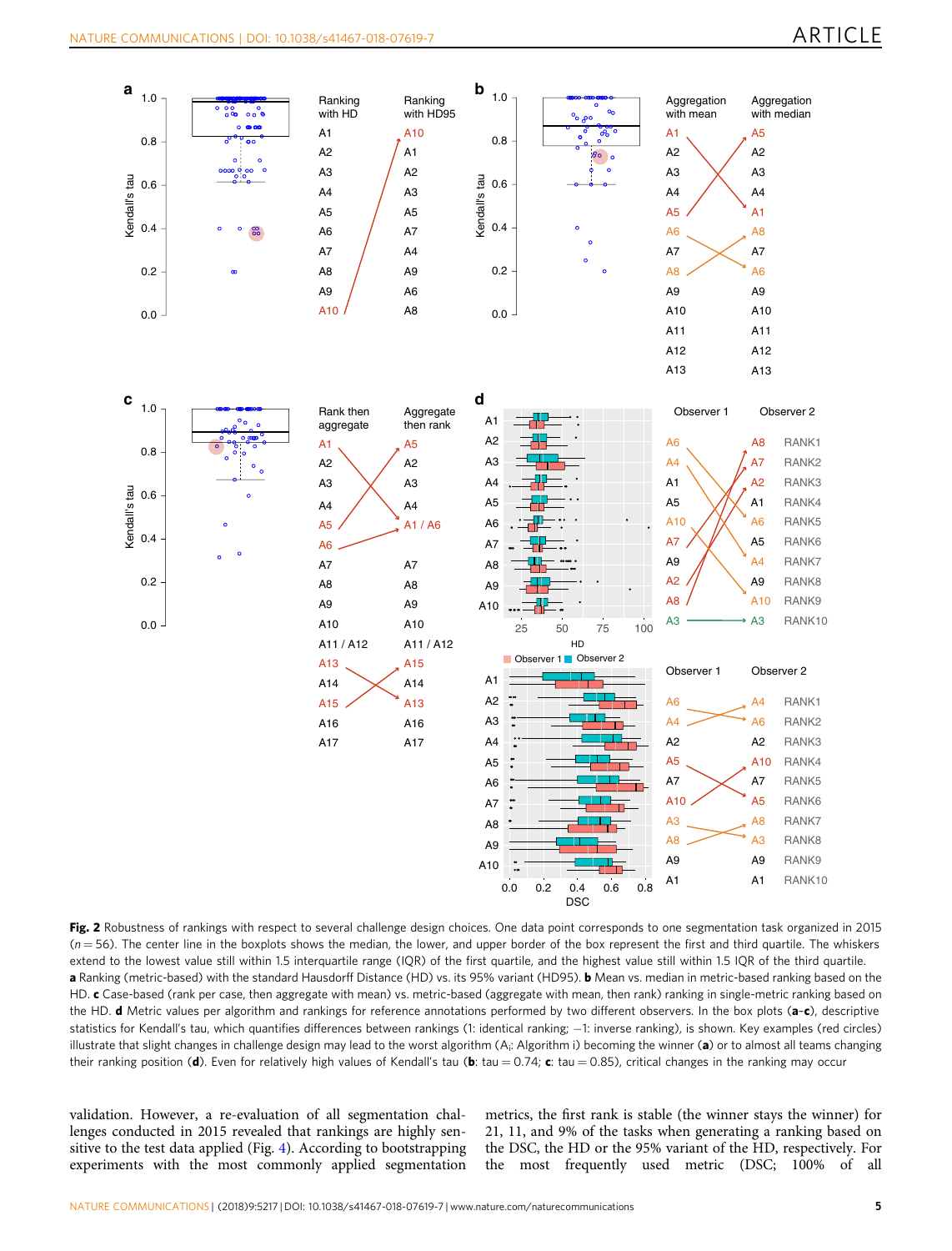<span id="page-5-0"></span>

Fig. 3 The ranking scheme is a deciding factor for the ranking robustness. The center line in the boxplots shows the median, the lower, and upper border of the box represent the first and third quartile. The whiskers extend to the lowest value still within 1.5 interquartile range (IQR) of the first quartile, and the highest value still within 1.5 IQR of the third quartile. According to bootstrapping experiments with 2015 segmentation challenge data, single-metric based rankings (those shown here are for the DSC) are significantly more robust when the mean rather than the median is used for aggregation (left) and when the ranking is performed after aggregation rather than before (right). One data point represents the robustness of one task, quantified by the percentage of simulations in bootstrapping experiments in which the winner remains the winner



Fig. 4 Robustness of rankings with respect to the data used. Robustness of rankings with respect to the data used when a single-metric ranking scheme based on whether the Dice Similarity Coefficient (DSC) (left), the Hausdorff Distance (HD) (middle) or the 95% variant of the HD (right) is applied. One data point corresponds to one segmentation task organized in 2015 ( $n = 56$ ). The center line in the boxplots shows the median, the lower, and upper border of the box represent the first and third quartile. The whiskers extend to the lowest value still within 1.5 interquartile range (IQR) of the first quartile, and the highest value still within 1.5 IQR of the third quartile. Metric-based aggregation with mean was performed in all experiments. Top: percentage of simulations in bootstrapping experiments in which the winner (according to the respective metric) remains the winner. Bottom: percentage of other participating teams that were ranked first in the simulations

2015 segmentation challenges), a median of 15% and up to 100% of the other teams were ranked first in at least 1% of the bootstrap partitions. Even when leaving out only a single test case (and thus computing the ranking with one test case less), other teams than the winning team were ranked first in up to 16% of the cases. In one task, leaving a single test case out led to 67% of the teams other than the winning team ranking first.

Lack of missing data handling allows for rank manipulation. 82% of all tasks provide no information about how missing data is handled. While missing data handling is straightforward in casebased aggregation (the algorithms for which no results were submitted receive the last rank for that test case) it is more challenging in metric-based aggregation, especially when no worst possible value can be defined for a metric. For this reason,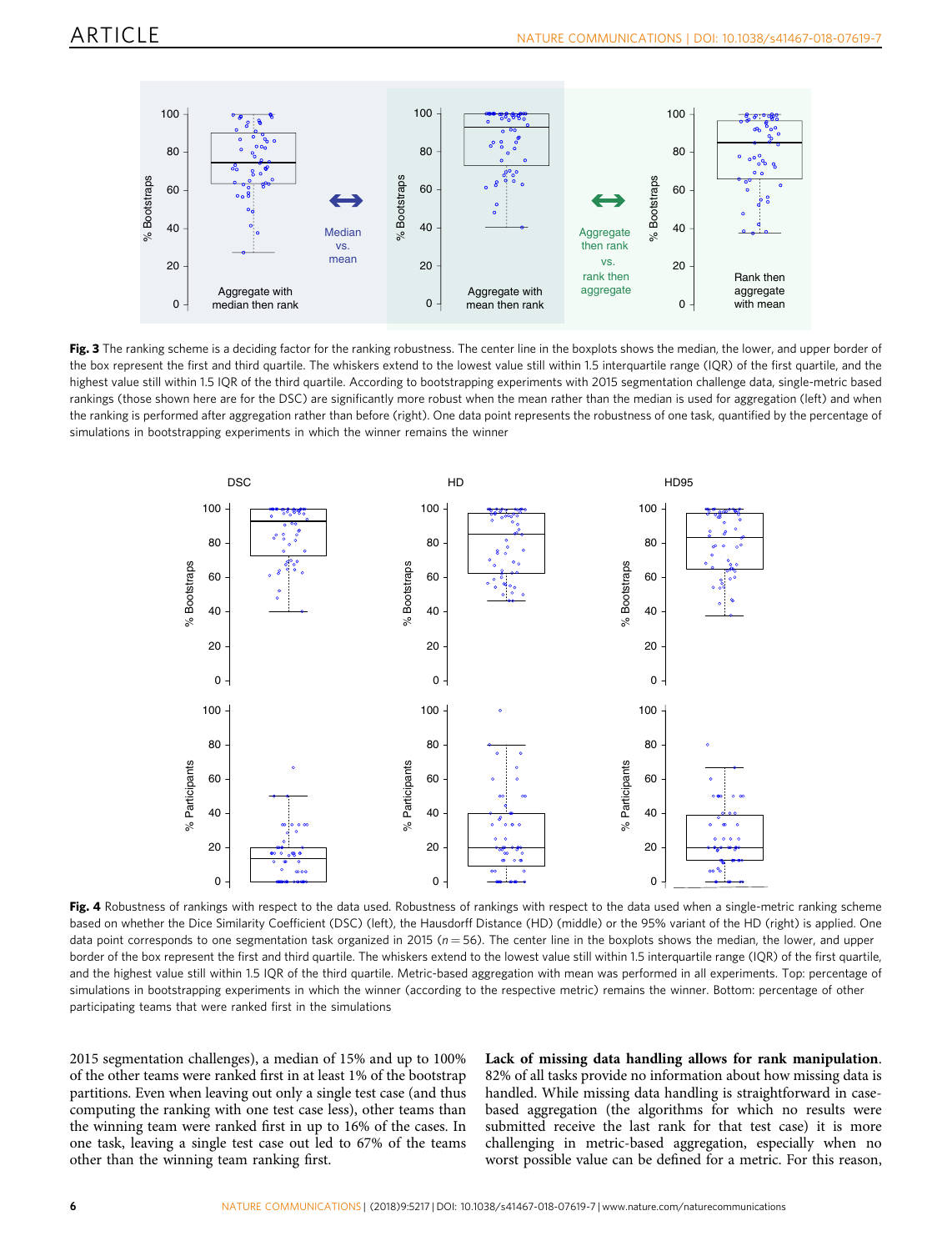several challenge designs simply ignore missing values when aggregating values. A re-evaluation of all 2015 segmentation challenges revealed that 25% of all 419 non-winning algorithms would have been ranked first if they had systematically just submitted the most plausible results (ranking scheme: aggregate DSC with mean, then rank). In 9% of the 56 tasks, every single participating team could have been ranked first if they had not submitted the poorest cases.

Researchers request quality control. Our experimental analysis of challenges was complemented by a questionnaire (see Methods). It was submitted by a total of 295 participants from 23 countries. 92% of participants agreed that biomedical challenge design should be improved in general, 87% of all participants would appreciate best practice guidelines, and 71% agreed that challenges should undergo more quality control. A variety of issues were identified for the categories data, annotation, evaluation, and documentation (cf. Figure [5](#page-7-0)). Many concerns involved the representativeness of the data, the quality of the (annotated) reference data, the choice of metrics and ranking schemes, and the lack of completeness and transparency in reporting challenge results. Details are provided in Supplementary Note 2 and Supplementary Methods.

Complete reporting as a first step towards better practices. Based on the findings of this study and the answers to the questionnaire, we have identified several best practice recommendations (see Supplementary Table 3) corresponding to the main problems in biomedical challenge design. The establishment of common standards and clear guidelines is currently hampered by open research questions that still need addressing. However, one primary practice that can be universally recommended is comprehensive reporting of the challenge design and results. Our practical and concrete recommendation is therefore to publish the complete challenge design before the challenge by instantiating the list of parameters proposed in this paper (Table [1,](#page-3-0) Supplementary Table 2). Three example instantiations are provided in Supplementary Table 2. The MICCAI 2018 satellite event team used the parameter list in the challenge proposal submission system to test its applicability. The submission system required a potential MICCAI 2018 challenge organizer to instantiate at least 90% of a reduced set of 40 parameters (cf. Table [1\)](#page-3-0) that were regarded as essential for judging the quality of a challenge design proposal. The median percentage of parameters instantiated was 100% (min: 98%) (16 submitted challenges).

#### **Discussion**

This paper shows that challenges play an increasingly important role in the field of biomedical image analysis, covering a huge range of problems, algorithm classes, and imaging modalities (Fig. [1](#page-2-0)). However, common practice related to challenge reporting is poor and does not allow for adequate interpretation and reproducibility of results (Table [1\)](#page-3-0). Furthermore, challenge design is very heterogeneous and lacks common standards, although these are requested by the community (Table [1,](#page-3-0) Fig. [5](#page-7-0)). Finally, challenge rankings are sensitive to a range of challenge design parameters, such as the metric variant applied, the type of test case aggregation performed, and the observer annotating the data. The choice of metric and aggregation scheme has a significant influence on the ranking's stability (Figs. [2](#page-4-0)–[4](#page-5-0)). Based on these findings and an international survey, we compiled a list of best practice recommendations and open research challenges (see Supplementary Table 3). The most universal recommendation is the instantiation of a list of 53 challenge parameters before

challenge execution to ensure fairness and transparency along with interpretability and reproducibility of results (Table [1\)](#page-3-0).

One of the key implications of our findings is the discrepancy between the potential impact of challenges (e.g. finding solutions for the primary open problems in the field, identifying the best methods for classes of problems, establishing high-quality benchmarking data sets) and their current practical value. Our study shows that the specific (according to our questionnaire sometimes arbitrarily taken) challenge design choices (e.g. mean vs. median for metric value aggregation, number and expert level of data annotator(s), missing data handling etc.) have a crucial effect on the ranking. Hence, the challenge design – and not (only) the value of the methods competing in a challenge – may determine the attention that a particular algorithm will receive from the research community and from companies interested in translating biomedical research results.

As a consequence, one may wonder which conclusions may actually be drawn from a challenge. It seems only consequent to ask whether we should generally announce a winner at all. This question appears particularly interesting when considering that the competitive character of today's challenges may result in scientists investing valuable resources into fine-tuning their algorithms towards a specific challenge design instead of methodologically solving the underlying problem. For example, several challenges ignore missing values and it may be worth investing time into tuning a method such that results on difficult cases are simply not submitted and the overall mean/median performance is improved. A similar concern was recently raised in the related field of machine learning. Sculley et  $al<sup>54</sup>$  postulate that emphasis on competitions to be won encourages parameter tuning on large machines at the expense of doing controlled studies to learn about an algorithm's strengths and weaknesses. Collaborative challenges without winners, which have been successfully applied in mathematics, for example $55,56$ , could potentially solve this issue to some extent but require a modular challenge design, which may not be straightforward to implement. Furthermore, the competition itself along with the opportunity to promote one's own methods are often key incentives for researchers to participate in a challenge, especially when they originate from a different (methodological) community, such as computer vision. The concept of combining competitive elements with collaborative elements, as pursued in the DREAM challenges $57$ , should be further investigated in this context.

Even if a specific challenge design resulted in a robust ranking (e.g. due to a huge number of test cases, appropriate metrics/ ranking schemes and high-quality reference annotations), drawing broad conclusions from the challenge would not necessarily be straightforward<sup>[10](#page-10-0)</sup>. A typically important question, for example, is whether a statistically significant difference in a metric value is clinically/biologically relevant. This may differ crucially from application to application. A related but increasingly relevant problem is the fact that it is often hard to understand which specific design choice of an algorithm actually makes this algorithm better than the competing algorithms. It is now wellknown, for example, that the method for data augmentation (i.e. the way training cases are used to generate even more training data, e.g. by applying geometrical operations, such as mirroring and rotation, to both the input data and the reference annotations) often has a much bigger influence on the performance of a deep learning algorithm than the network architecture itself. Along these lines, Lipton and Steinhardt<sup>58</sup> point out that the way in which machine learning results are reported can sometimes be misleading, for example, by failing to identify the sources of empirical gains and through speculation disguised as explanation. The authors thus argue for a structured description not only of the challenge itself but also of the competing algorithms. Ideally,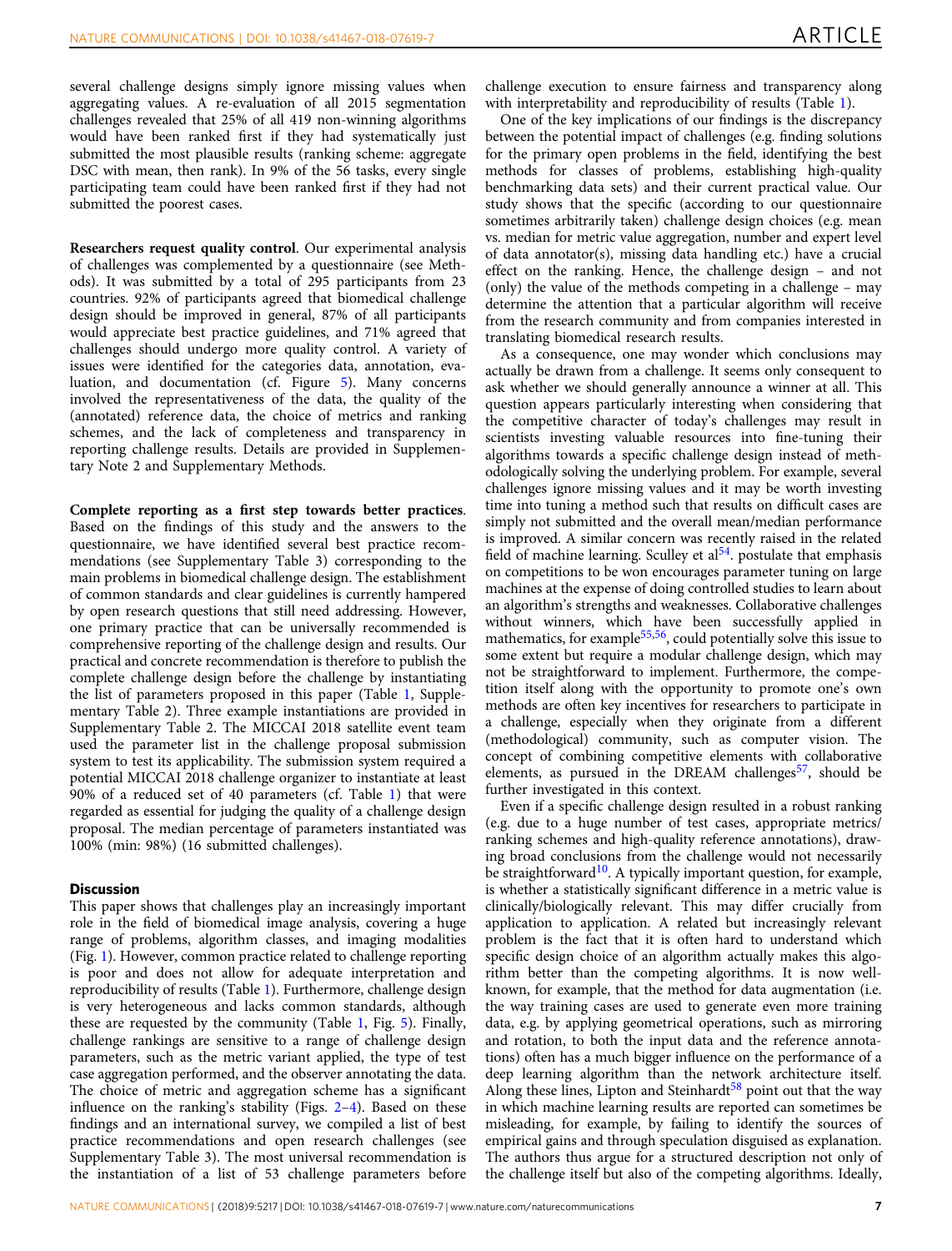<span id="page-7-0"></span>

Fig. 5 Main results of the international questionnaire on biomedical challenges. Issues raised by the participants were related to the challenge data, the data annotation, the evaluation (including choice of metrics and ranking schemes) and the documentation of challenge results

competing methods would be released open source (admittedly a potential problem for participants from industry), and a structured description of the method would be generated automatically from the source code. Due to the lack of common software frameworks and terminology, however, this is far from straightforward to implement at this stage.

An overarching question related to this paper is whether not only the control of the challenge design but also the selection of challenges should be encouraged. Today, the topics that are being pursued in the scope of challenges are not necessarily related to the actual grand challenges that the communities face. Instead, they are a result of who is willing and allowed to release their data and dedicate resources to organizing a competition. Given the fact that the pure existence of benchmarking data sets for a particular problem clearly leads to more people investing resources into the topic, mechanisms should be put in place to additionally channel the resources of the scientific community to the most important unsolved problems.

Overall, the demand for improvement along with the complexity of the problem raises the question of responsibility. The authors encourage the different stakeholders involved in challenge design, organization, and reporting to help overcome systemic hurdles.

Societies in the field of biomedical image processing should make strategic investments to increase challenge quality. One practical recommendation would be to establish the concept of challenge certification. Analogously to the way clinical studies can

be classified into categories reflecting the evidence level (e.g. case report vs. retrospective analysis vs. randomized double-blinded prospective study), challenges should be classified and certified according to criteria related to comprehensiveness of reporting, challenge design in the context of common practice as well as the data quantity and quality. Ideally, the certification would include a control process for the reference annotations. The authors believe that such a certification process should be handled by the societies related to the target domain rather than by platforms hosting challenges (such as Kaggle), which may lack the necessary medical/biological expertize to implement such a mechanism. Similarly, the authors see it as the role of the societies to release best practice recommendations for challenge organization in the different fields that require dedicated treatment.

In turn, platforms hosting challenges should perform a much more rigorous quality control. To improve challenge quality, for example, it should be made possible to give open feedback on the data and design of challenges (e.g. ability to report erroneous annotations). Furthermore, a more rigorous review of challenge proposals should be put in place by conferences. In a first attempt to establish a structured challenge review process, the organizers of this year's MICCAI used the parameter list presented in this paper as a basis for structured challenge proposal submission. While the instantiation of the list can be regarded as cumbersome, the authors believe that such a manner of quality control is essential to ensure reproducibility and interpretability of results. This initiative, however, can only be regarded as a first step, also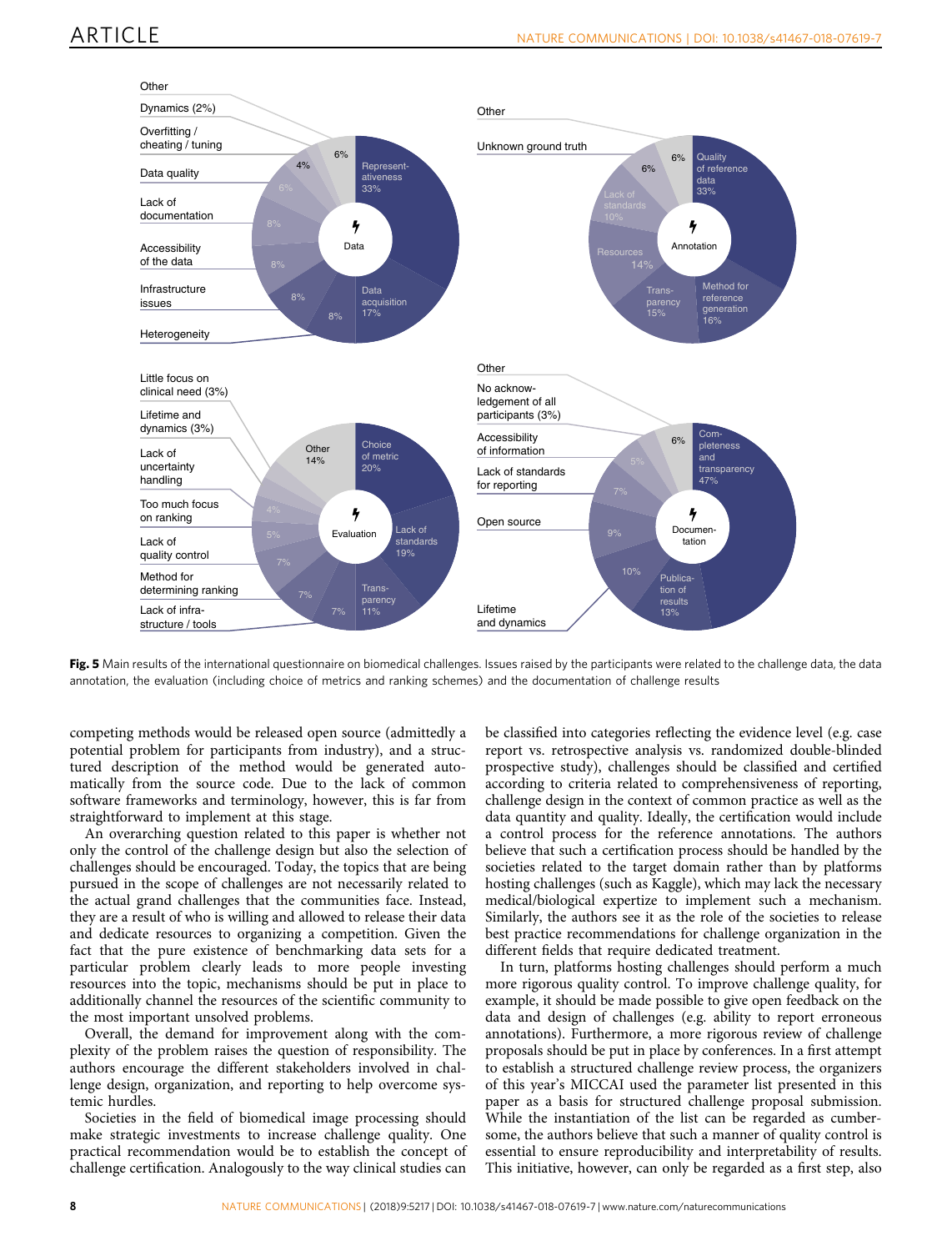because control mechanisms to ensure that the proposed challenge designs will be implemented as suggested are resourceintensive and still lacking. Furthermore, the parameter list still lacks (external) instantiation from some domains, especially in the field of biological image analysis.

Funding organizations should dedicate resources for addressing the open research questions summarized in Supplementary Table 3. They should further identify open problems in the field of biomedical image analysis that should be tackled in the scope of either collaborative or competitive challenges and provide funding for the design, organization, and certification of these challenges. This is in contrast to common practice where funding is typically provided for solving specific problems.

Journal editors and reviewers should provide extrinsic motivation to raise challenge quality by establishing a rigorous review process. Several high-impact journals have already taken important measures to ensure reproducibility of results in general. These should be complemented by concepts for quality control regarding comprehensiveness of reporting, generation of reference annotations and choice of metrics and ranking schemes. Furthermore, journal editors are encouraged to work with the respective societies to establish best practice recommendations for all the different subfields of a domain, e.g. by initiating special issues dedicated to best practices in validation and challenge design.

Organizers of challenges are highly encouraged to follow the recommendations summarized in this paper and to contribute to the establishment of further guidelines dedicated to specific subfields of biomedical image analysis. They should put a particular focus on the generation of high-quality reference data and the development and deployment of an infrastructure that prevents cheating and overfitting to the challenge data.

Finally, scientists are encouraged to dedicate their resources to the open research questions identified (Supplementary Table 3) and to contribute their data and resources to the establishment of high-quality benchmarking data sets.

While this paper concentrates on the field of biomedical image analysis challenges, its impact can be expected to go beyond this field. Importantly, many findings of this paper apply not only to challenges but to the topic of validation in general. It may be expected that more effort is typically invested when designing and executing challenges (which, by nature, have a high level of visibility and go hand in hand with publication of the data) compared to the effort invested in performing in-house studies dedicated to validation of an individual algorithm. Therefore, concerns involving the meaningfulness of research results in general may be raised. This may also hold true for other research fields, both inside and outside the life sciences, as supported by related literature<sup>[59](#page-11-0)-[63](#page-11-0)</sup>.

Clearly, it will not be possible to solve all the issues mentioned in a single large step. The challenge framework proposed could be a good environment in which to start improving common practice of benchmarking. Implementing a (possibly domain-specific) checklist of parameters to be instantiated in order to describe the data used in a challenge can safely be recommended across scientific disciplines. In the long run, this could encourage further improvements in the documentation of the algorithms themselves.

In conclusion, challenges are an essential component in the field of biomedical image analysis, but major research challenges and systemic hurdles need to be overcome to fully exploit their potential to move the field forward.

Challenge: open competition on a dedicated scientific problem in the field of biomedical image analysis. A challenge is typically organized by a consortium that issues a dedicated call for participation. A challenge may deal with multiple different tasks for which separate assessment results are provided. For example, a challenge may target the problem of segmentation of human organs in computed tomography (CT) images. It may include several tasks corresponding to the different organs of interest.

Task: subproblem to be solved in the scope of a challenge for which a dedicated ranking/leaderboard is provided (if any). The assessment method (e.g. metric(s) applied) may vary across different tasks of a challenge.

Case: data set for which the algorithm(s) of interest produce one result in either the training phase (if any) or the test phase. It must include one or multiple images of a biomedical imaging modality (e.g. a CT and a magnetic resonance imaging (MRI) image of the same structure) and typically comprises a gold standard annotation (usually required for test cases).

Metric: a measure (not necessarily metric in the strict mathematical sense) used to compute the performance of a given algorithm for a given case, typically based on the known correct answer. Often metrics are normalized to yield values in the interval from 0 (worst performance) to 1 (best performance).

Metric-based vs. case-based aggregation: to rank an algorithm participating in a challenge based on the performance on a set of test cases according to one or multiple metrics, it is necessary to aggregate values to derive a final rank. In singlemetric rankings, we distinguish the following two categories, which cover most ranking schemes applied. Metric-based aggregation begins with aggregating metric values over all test cases (e.g. with the mean or median). Next, a rank for each algorithm is computed. In contrast, case-based aggregation begins with computing a rank for each test case for each algorithm. The final rank is determined by aggregating test case ranks (see Supplementary Discussion for more details).

Inclusion criteria. Inclusion criteria for "Experiment: Comprehensive reporting": Our aim was to capture all biomedical image analysis challenges that have been conducted up to 2016. We did not include 2017 challenges as our focus is on information provided in scientific papers, which may have a delay of more than a year to be published after challenge execution. To acquire the data, we analyzed the websites hosting/representing biomedical image analysis challenges, namely grandchallenge.org, dreamchallenges.org, and kaggle.com as well as websites of main conferences in the field of biomedical image analysis, namely Medical Image Computing and Computer Assisted Intervention (MICCAI), International Symposium on Biomedical Imaging (ISBI), International Society for Optics and Photonics (SPIE) Medical Imaging, Cross Language Evaluation Forum (CLEF), International Conference on Pattern Recognition (ICPR), The American Association of Physicists in Medicine (AAPM), the Single Molecule Localization Microscopy Symposium (SMLMS) and the BioImage Informatics Conference (BII). This yielded a list of 150 challenges with 549 tasks.

Inclusion criteria for "Experiment: Sensitivity of challenge ranking": all organizers of 2015 segmentation challenges ( $n = 14$ ) were asked to provide the challenge results (per algorithm and test case) and (re-)compute a defined set of common performance measures, including the Dice Similarity Coefficient (DSC) and the Hausdorff Distance (HD) in the original version<sup>[51](#page-11-0)</sup> and the the 95% variant (HD95)<sup>52</sup>. While the DSC was used in the original design of all 2015 challenges, the HD/HD95 was not always applied. In all, 13 challenges were able to provide the measures as requested. These challenges are composed of 124 tasks in total. The specific inclusion criteria on challenge and task level are provided in Tables [2](#page-9-0) and [3](#page-9-0).

**Challenge parameter list**. One key purpose of this paper was to develop a list of parameters that can be instantiated for describing the design and results of a challenge in a comprehensive manner, thus facilitating interpretability and reproducibility of results. To this end, the following procedure was followed:

Initialization: the parameters for describing reference-based validation studies presented in ref. [64](#page-11-0) served as an initial set.

Adding challenge-specific parameters: during analysis of challenge websites and papers, the initial list was complemented such that the information available on a challenge could be comprehensively formalized.

Refinement based on challenge capturing: a tool was designed to formalize existing challenges with the current parameter list. During this process, the list was further refined.

Refinement with international questionnaire: Finally, a questionnaire was designed and sent to all co-authors to finalize the list. All participants were asked to comment on the name, the description, the importance and possible instantiations of each parameter. Adding further parameters was also allowed.

Finalization with ontological modeling: based on the final list, an ontology for describing biomedical image analysis challenges was developed. The latter was used for structured submission of MICCAI 2018 biomedical challenges.

Statistical methods. To quantify the robustness of a ranking, the following statistical methods were used:

Kendall's tau analysis: to quantify the agreement of two rankings (e.g. for two different aggregation methods or two different metric variants), Kendall's tau (also named Kendall's rank correlation or simply tau)<sup>[53](#page-11-0)</sup> was determined as

recommended in ref. [65](#page-11-0). Tau was designed to be independent of the number of

Definitions. We use the following terms throughout the paper: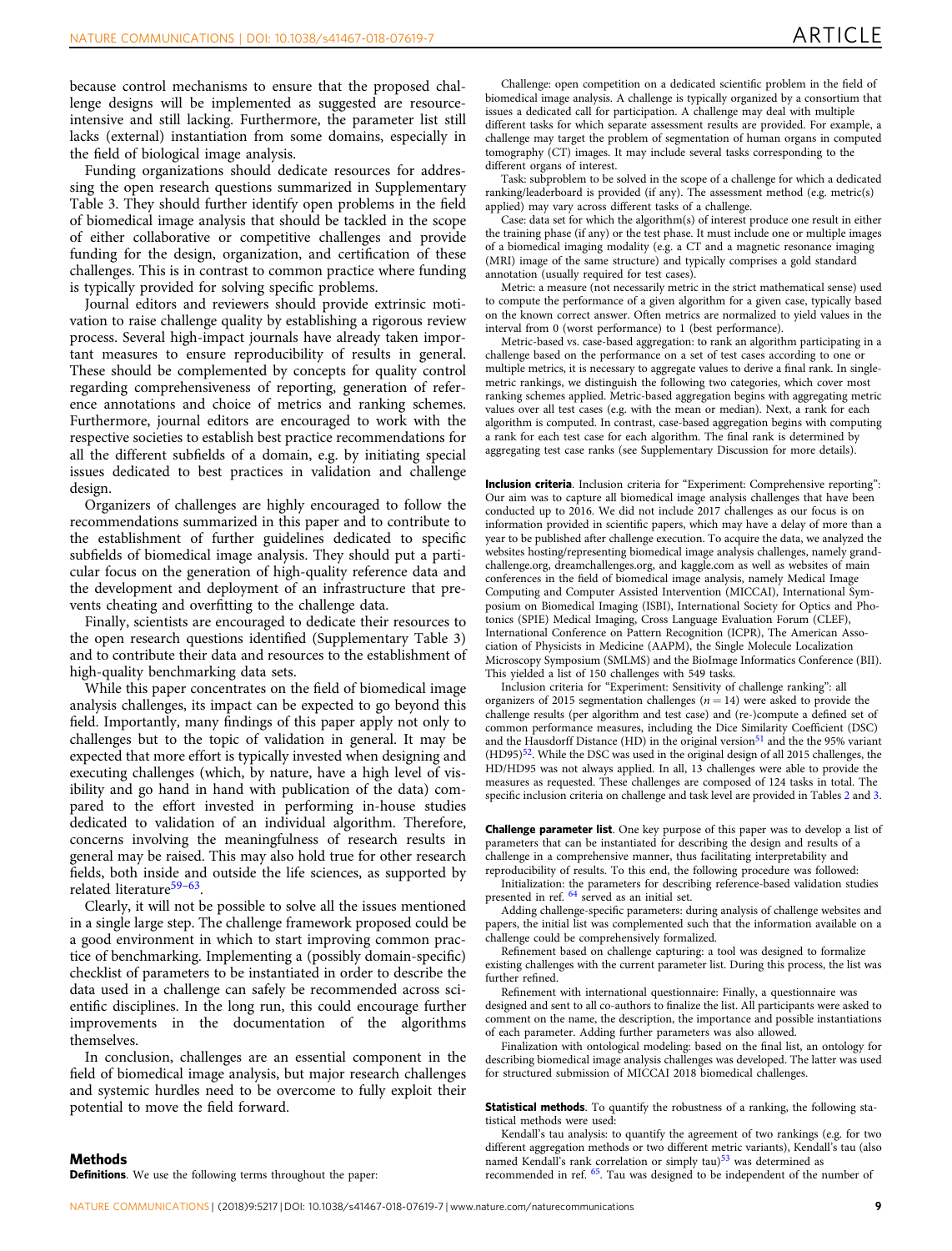<span id="page-9-0"></span>

| Table 2 Inclusion criteria on challenge level |                                                                                                                                                                                                                                                                                                                                                    |                                         |  |  |
|-----------------------------------------------|----------------------------------------------------------------------------------------------------------------------------------------------------------------------------------------------------------------------------------------------------------------------------------------------------------------------------------------------------|-----------------------------------------|--|--|
|                                               | <b>Criterion</b>                                                                                                                                                                                                                                                                                                                                   | Number of affected tasks/<br>challenges |  |  |
|                                               | If a challenge task has on- and off-site part, the results of the part with the most participating algorithms are 1/1<br>used.                                                                                                                                                                                                                     |                                         |  |  |
|                                               | If multiple reference annotations are provided for a challenge task and no merged annotation is available, the $2/2$<br>results derived from the second annotator are used. In one challenge, the first annotator produced radically<br>different annotations from all other observers. This is why we used the second observer of all challenges. |                                         |  |  |
|                                               | If multiple reference annotations are provided for a challenge task and a merged annotation is available, the 1/1<br>results derived from the merged annotation are used.                                                                                                                                                                          |                                         |  |  |
| 4                                             | If an algorithm produced invalid values for a metric in all test cases of a challenge task, this algorithm is<br>omitted in the ranking                                                                                                                                                                                                            | 1/1                                     |  |  |

| Table 3 Inclusion criteria on task level |                                                                                |                             |  |  |
|------------------------------------------|--------------------------------------------------------------------------------|-----------------------------|--|--|
|                                          | Criterion                                                                      | Number of<br>excluded tasks |  |  |
|                                          | Number of algorithms $\geq$ 3                                                  | 42                          |  |  |
| $\mathcal{L}$                            | Number of test cases > 1 (for bootstrapping                                    | 25                          |  |  |
|                                          | and cross-validation approaches)                                               |                             |  |  |
| 3                                        | No explicit argumentation against the usage<br>of Hausdorff Distance as metric | 1                           |  |  |
|                                          |                                                                                |                             |  |  |

entities ranked and may take values between 1 (perfect agreement, i.e. same ranking) and −1 (reverse ranking).

Bootstrapping: for analysis of the variability of a ranking scheme (e.g. as a function of the metric applied), the following bootstrap approach was chosen: for a given task, the original ranking based on all test cases and a given ranking scheme as well as the winning algorithm according to this ranking scheme was determined. In all analyses, 1000 bootstrap samples were drawn from the data sets and the ranking scheme was applied to each bootstrap sample. It should be noted that on average, 63.2% of distinct data sets are retained in a bootstrap sample. For summary of the ranking scheme variability, the frequency of rank 1 in the bootstrap samples for the original winner (the winner remains the winner) as well as the proportion of algorithms that achieved rank 1 in the bootstraps but were not winning in the original ranking was determined. Competitions with multiple winners according to the original ranking were not included in the analysis (this occurred in just one task). For comparison of the stability of different ranking schemes, the same bootstrap samples were evaluated with different ranking schemes and a paired comparison between the proportion of the winner remaining the winner was performed by Wilcoxon signed rank test. Results were considered significant for  $p < 0.05$ .

Leave-one-out: for a given task, the original ranking based on all test cases and a given ranking scheme and the winning algorithm according to this ranking scheme was determined. The number of data sets was reduced by one and the ranking scheme was applied to this subset of data sets. The same summary measures as for the bootstrapping approach were determined.

Note that we did not rely on results of statistical testing approaches to quantify the stability of a given ranking scheme. The reasons for this decision were the following:

- (a) The number of data sets varies widely between different tasks and due to correlation of power and sample size, results of statistical tests between different tasks are not comparable by design.
- (b) If one were to use statistical testing, the appropriate approach would be to use a mixed model with a random factor for the data set and test the global hypothesis that all algorithms produce the same result, followed by post-hoc all pairwise comparisons. Pairwise comparisons would have to be adjusted for multiplicity and adjustment depends on the number of algorithms in the task. Again, results of statistical testing between different tasks are not comparable by design.
- We have evaluated the concordance of the bootstrap analysis for variability of ranking with a statistical testing approach and found examples where there was a highly significant difference between the winner and the second, but bootstrap analysis showed that ranking was very variable, and vice versa.

Boxplots with and without dots were produced to visualize results. In all boxplots, the boldfaced black line represents the median while the box represents the first and third quartile. The upper whisker extends to the largest observation ≤median + 1.5 IQR, and likewise the lower whisker to the smallest observation

≥median −1.5 IQR. In horizontal boxplots, the mean is shown in addition as boldfaced gray line.

All statistical analyses were performed with R version 3.4.3 (The R Foundation for Statistical Computing 2017). The figures were produced with Excel, R, Plotly (Python), and Adobe Illustrator 2017.

**Experiment: comprehensive reporting**. The key research questions corresponding to the comprehensive challenge analysis were:

RQ1: What is the role of challenges for the field of biomedical image analysis (e.g. How many challenges conducted to date? In which fields? For which algorithm categories? Based on which modalities?)

RQ2: What is common practice related to challenge design (e.g. choice of metric(s) and ranking methods, number of training/test images, annotation practice etc.)? Are there common standards?

RQ3: Does common practice related to challenge reporting allow for reproducibility and adequate interpretation of results?

To answer these questions, a tool for instantiating the challenge parameter list (Supplementary Table 2) introduced in the Methods section "Challenge parameter list" was used by some of the authors (engineers and a medical student) to formalize all challenges that met our inclusion criteria as follows: (1) Initially, each challenge was independently formalized by two different observers. (2) The formalization results were automatically compared. In ambiguous cases, when the observers could not agree on the instantiation of a parameter - a third observer was consulted, and a decision was made. When refinements to the parameter list were made, the process was repeated for missing values. Based on the formalized challenge data set, a descriptive statistical analysis was performed to characterize common practice related to challenge design and reporting.

Experiment: sensitivity of challenge ranking. The primary research questions corresponding to the experiments on challenge rankings were: RQ4: How robust are challenge rankings? What is the effect of

- (a) the specific test cases used?
- (b) the specific metric variant(s) applied?
- (c) the rank aggregation method chosen (e.g. aggregation of metric values with the mean vs median)?
- (d) the observer who generated the reference annotation?

RQ5: Does the robustness of challenge rankings vary with different (commonly applied) metrics and ranking schemes?

RQ6: Can common practice on missing data handling be exploited to manipulate rankings?

As published data on challenges typically do not include metric results for individual data sets, we addressed these open research questions by approaching all organizers of segmentation challenges conducted in 2015 and asking them to provide detailed performance data on their tasks (124 in total). Note in this context that segmentation is by far the most important algorithm category (70% of all biomedical image analysis challenges) as detailed in the Results section. Our comprehensive challenge analysis further revealed single-metric ranking with mean and metric-based aggregation as the most frequently used ranking scheme. This is hence considered the default ranking scheme in this paper.

Our analysis further identified the DSC (92%) and the HD (47%) as the most commonly used segmentation metrics. The latter can either be applied in the original version (42%) or the 95% variant (HD95) (5%).

To be able to investigate the sensitivity of rankings with respect to several challenge design choices, the 2015 segmentation challenge organizers were asked to provide the assessment data (results for DSC, HD, and HD95) on a per data set basis for their challenge. The research questions RQ4-6 were then addressed with the following experiments:

RQ4: for all 56 segmentation tasks that met our inclusion criteria, we generated single-metric rankings with the default ranking scheme based on the DSC and the HD. We then used Kendall's tau to investigate the effect of changing (1) the metric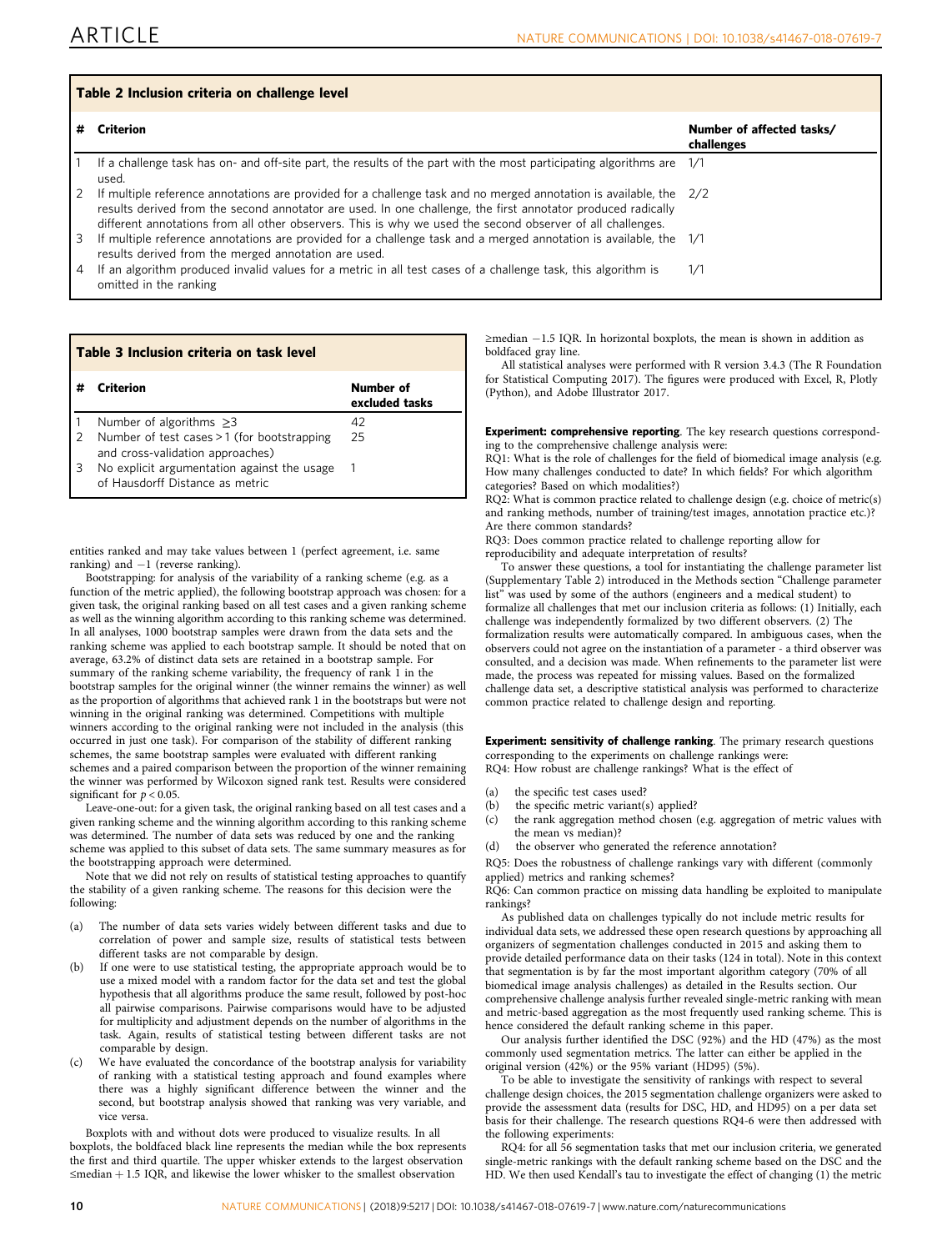<span id="page-10-0"></span>variant (HD vs HD95), (2) the aggregation operator (mean vs median), (3) the aggregation category (metric-based vs case-based), and (4) the observer (in case multiple annotations were available). Note in this context that we focused on single-metric rankings in order to perform a statistical analysis that enables a valid comparison across challenges.

RQ5: To quantify the robustness of rankings as a function of the metric, we generated single-metric rankings with the default ranking scheme based on the DSC, the HD, and the HD95. We then applied bootstrapping and leave-one-out analysis to quantify ranking robustness as detailed in Statistical Methods. Analogously, we compared the robustness of rankings for different aggregation methods (metric-based vs case-based) and aggregation operators (mean vs median).

RQ6: 82% of all biomedical image analysis tasks (see Results) do not report any information on missing values when determining a challenge ranking. In metricbased ranking (although not reported), it is common to simply ignore missing values. To investigate whether this common practice may be exploited by challenge participants to manipulate rankings, we performed the following analysis: For each algorithm and each task of each 2015 segmentation challenge that met our inclusion criteria, we determined the default ranking and artificially removed those test set results whose DSC was below a threshold of  $t = 0.5$ . Note that it can be assumed that these cases could have been relatively easily identified by visual inspection without comparing them to the reference annotations. We then compared the new ranking position of the algorithm with the position in the original (default) ranking.

International survey. As a basis for deriving best practice recommendations related to challenge design and organization, we designed a questionnaire (see Supplementary Methods) to gather known potential issues. It was distributed to colleagues of all co-authors, the challenges chairs of the past three MICCAI conferences as well as to the following mailing lists: ImageWorld, the mailing lists of the MICCAI society, the international society for computer aided surgery (ISCAS), the UK Euro-BioImaging project and the conferences Medical Image Understanding and Analysis (MIUA) and Bildverarbeitung für die Medizin (BVM). The link to the questionnaire was further published on grand-challenge.org.

#### Data availability

Four data sets were generated and analyzed during the current study: DS1: captured biomedical challenges from publicly available sources (2004–2016). DS2: 2015 segmentation challenges results provided by challenge organizers. DS3: Individual responses to survey "Towards next-generation biomedical challenges". DS4: Individual responses to survey regarding refinement of parameter list. DS1 is available from Zenodo<sup>66</sup>. DS2 is not publicly available as it contains information that could compromise challenge participants' privacy or consent. DS3 and DS4 are available from the corresponding author L.M.-H. upon reasonable request. A reporting summary for this article is available as a Supplementary Information file.

Received: 9 July 2018 Accepted: 7 November 2018 Published online: 06 December 2018

#### **References**

- 1. Ayache, N. & Duncan, J. 20th anniversary of the medical image analysis journal (MedIA). Med. Image Anal. 33, 1–3 (2016).
- 2. Chen, W. Li, W. Dong, X. Pei, J. A review of biological image analysis. Curr. Bioinform. 13, 337–343 (2018).
- 3. Price, K. Anything you can do, I can do better (no you can't). Comput. Gr. Image Process 36, 387–391 (1986).
- 4. West, J. et al. Comparison and evaluation of retrospective intermodality brain image registration techniques. J. Comput. Assist. Tomogr. 21, 554–568 (1997).
- 5. Müller, H., Rosset, A., Vallée, J.-P., Terrier, F. & Geissbuhler, A. A reference data set for the evaluation of medical image retrieval systems. Comput. Med. Imaging Graph. 28, 295–305 (2004).
- 6. ImageCLEF/LifeCLEF Multimedia Retrieval in CLEF. 2004. [http://www.](http://www.imageclef.org/) [imageclef.org/](http://www.imageclef.org/). Accessed 20 Feb 2018
- 7. Kalpathy-Cramer, J. et al. Evaluating performance of biomedical image retrieval systems – an overview of the medical image retrieval task at ImageCLEF 2004-2013. Comput. Med. Imaging Graph. 39, 55–61 (2015).
- 8. Cleverdon, C. W. The aslib cranfield research project on the comparative efficiency of indexing systems. Aslib Proc. 12, 421-431 (1960). MCB UP Ltd.
- 9. Heimann, T. et al. Comparison and evaluation of methods for liver segmentation from CT datasets. IEEE Trans. Med. Imaging 28, 1251–1265 (2009).
- 10. Chenouard, N. et al. Objective comparison of particle tracking methods. Nat. Methods 11, 281–289 (2014).
- 11. Sage, Daniel et al. Quantitative evaluation of software packages for singlemolecule localization microscopy. Nat. Methods 12, 717–724 (2015).
- 12. Menze, B. H. et al. The multimodal brain tumor image segmentation benchmark (BRATS). IEEE Trans. Med. Imaging 34, 1993–2024 (2015).
- 13. Ulman, V. et al. An objective comparison of cell-tracking algorithms. Nat. Methods 14, 1141 (2017).
- 14. Maier-Hein, K. H. et al. The challenge of mapping the human connectome based on diffusion tractography. Nat. Commun. 8, 1349 (2017).
- 15. Setio, A. A. A. et al. Validation, comparison, and combination of algorithms for automatic detection of pulmonary nodules in computed tomography images: the LUNA16 challenge. Med. Image Anal. 42, 1–13 (2017).
- 16. Zheng, G. et al. Evaluation and comparison of 3D intervertebral disc localization and segmentation methods for 3D T2 MR data: a grand challenge. Med. Image Anal. 35, 327–344 (2017).
- 17. Wang, C. W. et al. A benchmark for comparison of dental radiography analysis algorithms. Med. Image Anal. 31, 63–76 (2016).
- 18. Bernal, J. et al. Comparative validation of polyp detection methods in video colonoscopy: results from the MICCAI 2015 Endoscopic Vision Challenge. IEEE Trans. Med. Imaging 36, 1231–1249 (2017).
- Sirinukunwattana, K. et al. Gland segmentation in colon histology images: The glas challenge contest. Med. Image Anal. 35, 489–502 (2017).
- 20. Maier, O. et al. ISLES 2015-A public evaluation benchmark for ischemic stroke lesion segmentation from multispectral MRI. Med. Image Anal. 35, 250–269 (2017).
- 21. Carass, A. et al. Longitudinal multiple sclerosis lesion segmentation: resource and challenge. NeuroImage 148, 77–102 (2017).
- 22. Wang, C. W. et al. Evaluation and comparison of anatomical landmark detection methods for cephalometric x-ray images: a grand challenge. IEEE Trans. Med. Imaging 34, 1890–1900 (2015).
- 23. Bernard, O. et al. Standardized evaluation system for left ventricular segmentation algorithms in 3D echocardiography. IEEE Trans. Med. Imaging 35, 967–977 (2016).
- 24. Bron, E. E. et al. Standardized evaluation of algorithms for computer-aided diagnosis of dementia based on structural MRI: the CADDementia challenge. NeuroImage 111, 562–579 (2015).
- 25. Jimenez-del-Toro, O. et al. Cloud-based evaluation of anatomical structure segmentation and landmark detection algorithms: VISCERAL anatomy benchmarks. IEEE Trans. Med. Imaging 35, 2459–2475 (2016).
- 26. Hogeweg, L. et al. Clavicle segmentation in chest radiographs. Med. Image Anal. 16, 1490–1502 (2012).
- 27. Tobon-Gomez, C. et al. Benchmark for algorithms segmenting the left atrium from 3D CT and MRI datasets. IEEE Trans. Med. Imaging 34, 1460–1473 (2015).
- 28. Rueda, S. et al. Evaluation and comparison of current fetal ultrasound image segmentation methods for biometric measurements: a grand challenge. IEEE Trans. Med. Imaging 33, 797–813 (2014).
- 29. Karim, R. et al. Evaluation of state-of-the-art segmentation algorithms for left ventricle infarct from late Gadolinium enhancement MR images. Med. Image Anal. 30, 95–107 (2016).
- 30. Kirişli, H. A. et al. Standardized evaluation framework for evaluating coronary artery stenosis detection, stenosis quantification and lumen segmentation algorithms in computed tomography angiography. Med. Image Anal. 17, 859–876 (2013).
- 31. Küffner, R. et al. Crowdsourced analysis of clinical trial data to predict amyotrophic lateral sclerosis progression. Nat. Biotechnol. 33, 51 (2015).
- 32. Daducci, A. et al. Quantitative comparison of reconstruction methods for intra-voxel fiber recovery from diffusion MRI. IEEE Trans. Med. Imaging 33, 384–399 (2014).
- 33. Išgum, I. et al. Evaluation of automatic neonatal brain segmentation algorithms: the NeoBrainS12 challenge. Med. Image Anal. 20, 135–151 (2015).
- 34. Foggia, P., Percannella, G., Soda, P. & Vento, M. Benchmarking HEp-2 cells classification methods. IEEE Trans. Med. Imaging 32, 1878-1889 (2013).
- Litjens, G. et al. Evaluation of prostate segmentation algorithms for MRI: the PROMISE12 challenge. Med. Image Anal. 18, 359–373 (2014).
- 36. Petitjean, C. et al. Right ventricle segmentation from cardiac MRI: a collation study. Med. Image Anal. 19, 187–202 (2015).
- 37. Rudyanto, R. D. et al. Comparing algorithms for automated vessel segmentation in computed tomography scans of the lung: the VESSEL12 study. Med. Image Anal. 18, 1217–1232 (2014).
- 38. Tobon-Gomez, C. et al. Benchmarking framework for myocardial tracking and deformation algorithms: an open access database. Med. Image Anal. 17, 632–648 (2013).
- 39. Murphy, K. et al. Evaluation of registration methods on thoracic CT: the EMPIRE10 challenge. IEEE Trans. Med. Imaging 30, 1901–1920 (2011).
- 40. Van Ginneken, B. et al. Comparing and combining algorithms for computeraided detection of pulmonary nodules in computed tomography scans: the ANODE09 study. Med. Image Anal. 14, 707–722 (2010).
- 41. Lo, P. et al. Extraction of airways from CT (EXACT'09). IEEE Trans. Med. Imaging 31, 2093–2107 (2012).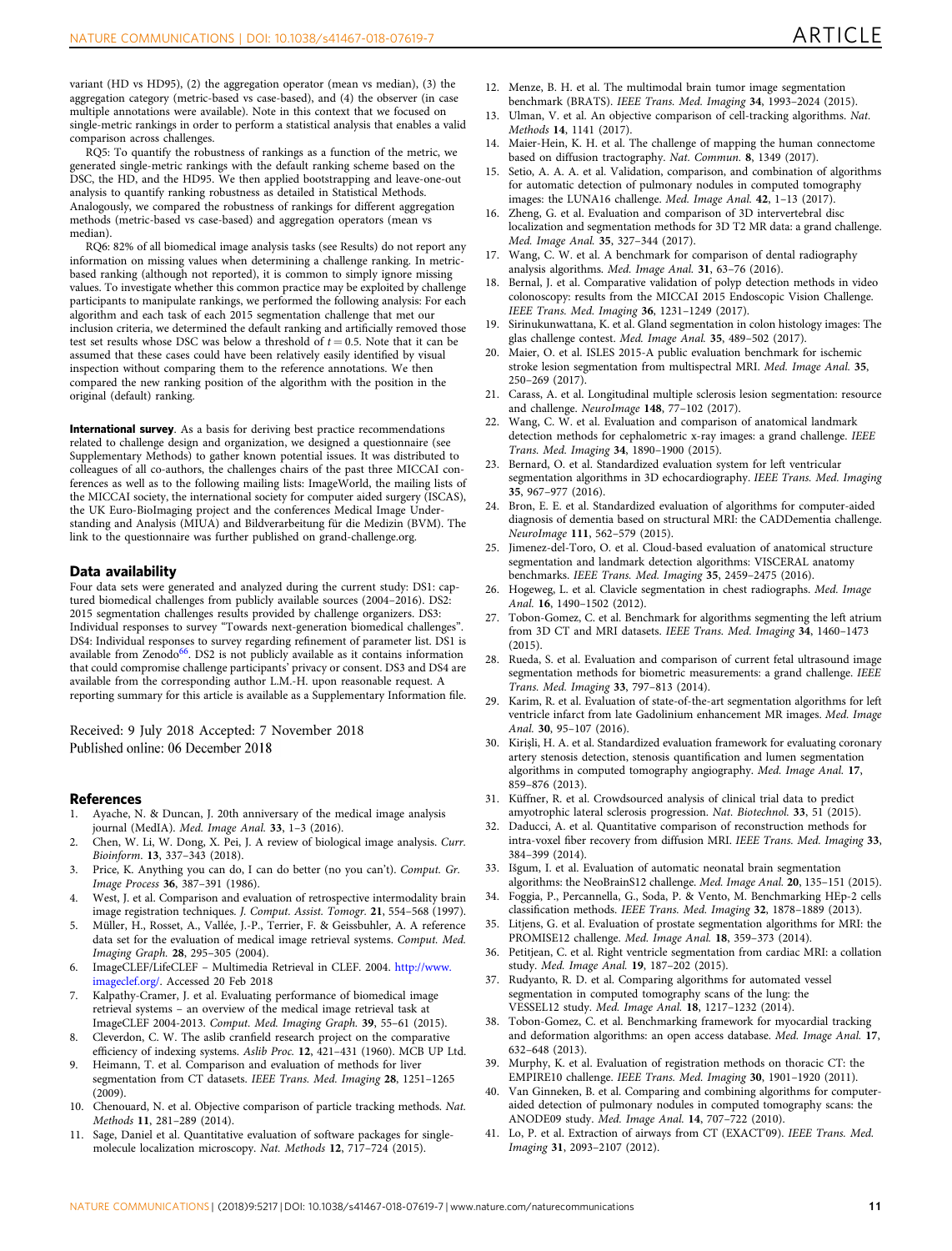- <span id="page-11-0"></span>42. Niemeijer, M. et al. Retinopathy online challenge: automatic detection of microaneurysms in digital color fundus photographs. IEEE Trans. Med. Imaging 29, 185–195 (2010).
- Hameeteman, K. et al. Evaluation framework for carotid bifurcation lumen segmentation and stenosis grading. Med. Image Anal. 15, 477–488 (2011).
- Schaap, M. et al. Standardized evaluation methodology and reference database for evaluating coronary artery centerline extraction algorithms. Med. Image Anal. 13, 701–714 (2009).
- 45. Kaggle Inc. The Home of Data Science & Machine Learning. [https://www.](https://www.kaggle.com/) [kaggle.com/.](https://www.kaggle.com/) Accessed 20 Feb 2018 (2010).
- 46. Tassey, G., Rowe, B. R., Wood, D. W., Link, A. N. & Simoni, D. A. Economic impact assessment of NIST's text retrieval conference (TREC) program. Technical Report 0211875, RTI International (2010).
- 47. Tsikrika, T., Herrera, A. G. S. de & Müller, H. Assessing the scholarly impact of ImageCLEF. In Multilingual and Multimodal Information Access Evaluation 95–106 (Springer, Berlin, Heidelberg, 2011).
- 48. Russakovsky, O. et al. ImageNET large scale visual recognition challenge. Int. J. Comput. Vis. 115, 211–252 (2015).
- 49. Grünberg, K. et al. Annotating Medical Image Data. in Cloud-Based Benchmarking of Med. Image Anal. 45–67 (Springer, Cham, 2017).
- 50. Dice, L. R. Measures of the amount of ecologic association between species. Ecology 26, 297–302 (1945).
- 51. Huttenlocher, D. P., Klanderman, G. A. & Rucklidge, W. J. Comparing images using the Hausdorff distance. IEEE Trans. Pattern Anal. Mach. Intell. 15, 850–863 (1993).
- 52. Dubuisson, M.-P. & Anil K. J. A modified Hausdorff distance for object matching. In Proc. IEEE Int. Conf. Pattern Recognit.566–568 (IEEE, Jerusalem, 1994).
- 53. Kendall, M. G. A new measure of rank correlation. Biometrika 30, 81–93 (1938).
- 54. Sculley, D., Snoek, J., Rahimi, A., & Wiltschko, A. Winner's curse? On pace, progress, and empirical rigor. in Proc. Int. Conf. Mach. Learn. Workshop  $(2018)$
- 55. Barnes, D., Wilkerson, T., & Stephan, M. Contributing to the development of grand challenges in maths education. in Proc. Int. Congress on Math. Educ. 703–704 (Springer, Cham, 2017).
- 56. NCTM Research Committee. Grand challenges and opportunities in mathematics education research. J. Res. Math. Educ. 46, 134–146 (2017).
- 57. Dream Challenges. DREAM Challenges. <http://dreamchallenges.org/>. Accessed16 July 2018 (2006)
- 58. Lipton, Z. C. & Steinhardt, J. Troubling trends in machine learning scholarship. Preprint at <https://arxiv.org/abs/1807.03341> (2018).
- 59. Munafò, M. R. et al. A manifesto for reproducible science. Nat. Hum. Behav. 1, 0021 (2017).
- 60. Ioannidis, J. P. A. Why most published research findings are false. PLoS Med. 2, e124 (2005).
- Armstrong, T. G., Moffat, A., Webber, W. & Zobel, J. Improvements that don't add up: ad-hoc retrieval results since 1998. in Proc. 18th ACM conference on Information and knowledge management. 601–610 (ACM, New York, 2009).
- 62. Blanco, R. & Zaragoza, H. Beware of relatively large but meaningless improvements. Tech. Rep., Yahoo! Research YL-2011-001 (2011).
- 63. Boutros, P. C., Margolin, A. A., Stuart, J. M., Califano, A. & Stolovitzky, G. Toward better benchmarking: challenge-based methods assessment in cancer genomics. Genome Biol. 15, 462 (2014).
- 64. Jannin, P., Grova, C. & Maurer, C. R. Model for defining and reporting reference-based validation protocols in medical image processing. Int. J. CARS 1, 63–73 (2006).
- Langville, A. N. & Carl D. Meyer. Who's #1? The Science of Rating and Ranking. (Princeton University Press, Princeton, New Jersey, 2012).
- 66. Maier-Hein, L. et al. Is the winner really the best? A critical analysis of common research practice in biomedical image analysis competitions (Version 1.0.0) [Data set]. Zenodo. <https://doi.org/10.5281/zenodo.1453313> (2018).

#### Acknowledgements

We thank all organizers of the 2015 segmentation challenges who are not co-authoring this paper (a list is provided as Supplementary Note 3) and all participants of the

international questionnaire (a list is provided as Supplementary Note 4). We further thank Angelika Laha, Diana Mindroc-Filimon, Bünyamin Pekdemir, and Jenshika Yoganathan (DKFZ, Germany) for helping with the comprehensive challenge capturing. Many thanks also go to Janina Dunning and Stefanie Strzysch (DKFZ, Germany) for their support of the project. Finally, we acknowledge support from the European Research Council (ERC) (ERC starting grant COMBIOSCOPY under the New Horizon Framework Programme grant agreement ERC-2015-StG-37960 as well as Seventh Framework Programme (FP7/2007-2013) under grant agreement no 318068 (VISCERAL)), the German Research Foundation (DFG) (grant MA 6340/10-1 and grant MA 6340/12- 1), the Ministry of Science and Technology, Taiwan (MOST 106-3114-8-011-002, 106- 2622-8-011-001-TE2, and 105-2221-E-011-121-MY2), the US National Institute of Health (NIH) (grants R01-NS070906, RG-1507-05243, and R01-EB017230 (NIBIB)), the Australian Research Council (DP140102794 and FT110100623), the Swiss National Science Foundation (grant 205321\_157207), the Czech Science Foundation (grant P302/ 12/G157), the Czech Ministry of Education, Youth and Sports (grant LTC17016 in the frame of EU COST NEUBIAS project), the Engineering and Physical Sciences Research Council (EPSRC) (MedIAN UK Network (EP/N026993/1) and EP/P012841/1), the Wellcome Trust (NS/A000050/1), the Canadian Natural Science and Engineering Research Council (RGPIN-2015-05471), the UK Medical Research Council (MR/ P015476/1), and the Heidelberg Collaboratory for Image Processing (HCI) including matching funds from the industry partners of the HCI.

#### Author contributions

L.M.-H. initiated and designed the study. M.E., M.S., A.R., P.S., S.O., C.F., K.M., W.N., A. F.F., D.S., P.J., and L.M.-H. created the challenge parameter list with additional input from all co-authors. M.E., M.S., A.R., P.S., S.O., and P.M.F. acquired the publicly available data of all biomedical challenges conducted up to 2016. A.K.-S., C.S., M.E., A.R., S.O., and L.M.-H. designed and implemented the statistical analysis. F.v.d.S., A.C., G.C.S., B.H.M., S.S., B.A.L., K.S., O.M., G.Z., H.B., A.A.T., C.-W.W., A.P.B., and P.F.N. contributed data from 2015 segmentation challenges. A.R., M.E., and L.M.-H. designed the international questionnaire with additional input from all co-authors and analyzed the results. T.A., K.H. and B.H.M. provided background on research practices from other fields (computer vision and machine learning). M.-A.W. guided the project from a radiological perspective. K.H. headed the literature research and organization. L.M.-H. wrote the manuscript with substantial input from K.M.-H., H.M., M.K., A.P.B., A.H., B.v. G., N.R., and B.A.L, and feedback from all co-authors.

#### Additional information

Supplementary Information accompanies this paper at [https://doi.org/10.1038/s41467-](https://doi.org/10.1038/s41467-018-07619-7) [018-07619-7.](https://doi.org/10.1038/s41467-018-07619-7)

Competing interests: Henning Müller is on the advisory board of "Zebra Medical Vision". Danail Stoyanov is a paid part-time member of Touch Surgery, Kinosis Ltd. The remaining authors declare no competing interests.

Reprints and permission information is available online at [http://npg.nature.com/](http://npg.nature.com/reprintsandpermissions/) [reprintsandpermissions/](http://npg.nature.com/reprintsandpermissions/)

Publisher's note: Springer Nature remains neutral with regard to jurisdictional claims in published maps and institutional affiliations.

Open Access This article is licensed under a Creative Commons  $\odot$  $(cc)$ Attribution 4.0 International License, which permits use, sharing, adaptation, distribution and reproduction in any medium or format, as long as you give appropriate credit to the original author(s) and the source, provide a link to the Creative Commons license, and indicate if changes were made. The images or other third party material in this article are included in the article's Creative Commons license, unless indicated otherwise in a credit line to the material. If material is not included in the article's Creative Commons license and your intended use is not permitted by statutory regulation or exceeds the permitted use, you will need to obtain permission directly from the copyright holder. To view a copy of this license, visit [http://creativecommons.org/](http://creativecommons.org/licenses/by/4.0/) [licenses/by/4.0/](http://creativecommons.org/licenses/by/4.0/).

© The Author(s) 2018

Le[n](http://orcid.org/0000-0002-0713-8761)a Maier-Hein⊕<sup>[1](http://orcid.org/0000-0002-0713-8761)</sup>, Matthias Eisenmann⊕<sup>1</sup>, Annika Reinke<sup>1</sup>, Sinan Onogur<sup>1</sup>, Marko Stankovic<sup>1</sup>, Patrick Scholz<sup>1</sup>, Tal Arbel<[s](http://orcid.org/0000-0003-4939-5085)up>2</sup>, Hrvoje Bogunovic<sup>3</sup>, Andrew P. Bradley<sup>4</sup>, Aaron Carass⊕<sup>[5](http://orcid.org/0000-0003-4939-5085)</sup>, Carolin Feldmann<sup>1</sup>, Alejandro F. Fran[gi](http://orcid.org/0000-0002-2675-528X)⊕<sup>[6](http://orcid.org/0000-0002-2675-528X)</sup>,